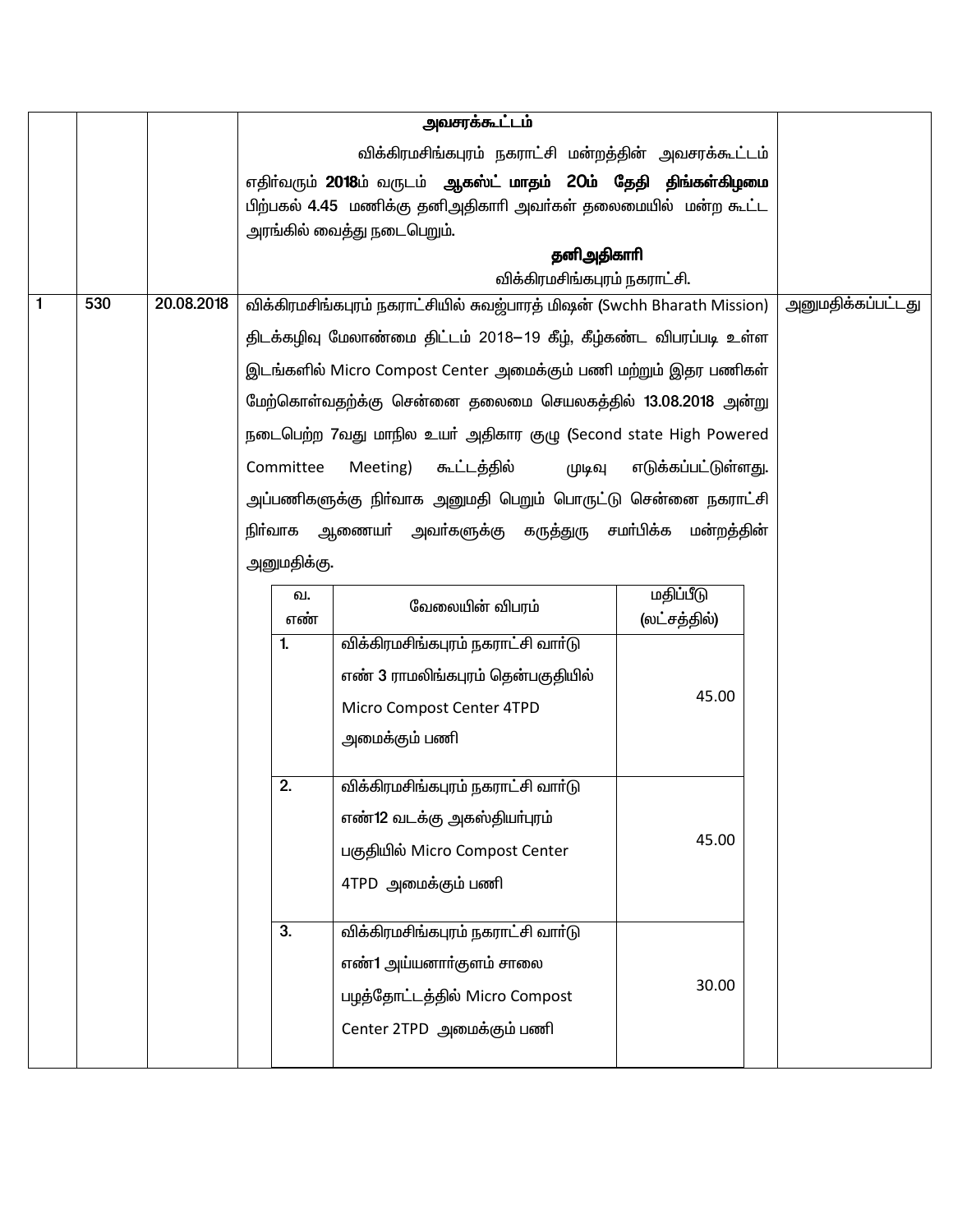|                |     | 4.                                                                         | வாா்டு எண்3 ராமலிங்கபுரம்                                           |                 |                   |  |
|----------------|-----|----------------------------------------------------------------------------|---------------------------------------------------------------------|-----------------|-------------------|--|
|                |     |                                                                            | தென்பகுதி மற்றும் வாா்டு எண்12                                      |                 |                   |  |
|                |     |                                                                            | வடக்கு அகஸ்தியா்புரம் பகுதிகளில்                                    |                 |                   |  |
|                |     |                                                                            | கட்டபட உள்ள Micro Compost Center                                    | 20.50           |                   |  |
|                |     |                                                                            | க்கு மதில் சுவா், காவலா் அறை மற்றும்                                |                 |                   |  |
|                |     |                                                                            | வாகனங்கள் நிறுத்துமிடம் அமைக்கும்                                   |                 |                   |  |
|                |     |                                                                            | பணி                                                                 |                 |                   |  |
|                |     |                                                                            |                                                                     |                 |                   |  |
|                |     | 5.                                                                         | வாா்டு எண்1 அய்யனாா்குளம் சாலை                                      |                 |                   |  |
|                |     |                                                                            | பழத்தோட்டத்தில் கட்டபட உள்ள                                         |                 |                   |  |
|                |     |                                                                            | Micro Compost Center க்கு மதில்                                     |                 |                   |  |
|                |     |                                                                            | சுவர், காவலர் அறை மற்றும்                                           | 33.00           |                   |  |
|                |     |                                                                            | வாகனங்கள் நிறுத்துமிடம்                                             |                 |                   |  |
|                |     |                                                                            | அமைக்கும்பணி                                                        |                 |                   |  |
|                |     | 6.                                                                         |                                                                     |                 |                   |  |
|                |     |                                                                            | விக்கிரமசிங்கபுரம் நகராட்சி Battery                                 |                 |                   |  |
|                |     |                                                                            | Operated Vehicle 12 எண்ணம் சப்ளை                                    | 21.60           |                   |  |
|                |     |                                                                            | செய்தல்                                                             |                 |                   |  |
|                |     | 7.                                                                         | கோட்டைவிளைப்பட்டி சாலை சர்வே                                        |                 |                   |  |
|                |     |                                                                            | எண் 415ல் உள்ள உரக்கிடங்கில்                                        |                 |                   |  |
|                |     |                                                                            | காலகாலமாக தேங்கி உள்ள                                               | 165.00          |                   |  |
|                |     |                                                                            | குப்பைகளை Biomining முறைப்படி                                       |                 |                   |  |
|                |     |                                                                            | புனரமைத்து மேம்பாடு செய்யும்பணி                                     |                 |                   |  |
|                |     |                                                                            |                                                                     |                 |                   |  |
|                |     |                                                                            | மொத்தம்                                                             | 360.10          |                   |  |
|                |     |                                                                            | <u>ரு.க.எண் 3085/2015/இ1)</u>                                       |                 |                   |  |
| $\overline{2}$ | 531 |                                                                            | விக்கிரமசிங்கபுரம் நகராட்சியில் மூலதன மான்ய நிதி, இயக்குதல் மற்றும் |                 | அனுமதிக்கப்பட்டது |  |
|                |     | பராமரிப்பு இடைவெளி நிரப்பும் நிதி (Capital Grant Fund and O&M Gap Filling  |                                                                     |                 |                   |  |
|                |     | Fund 2018-19) 2018–19ன் கீழ், கீழ் கண்ட பணி செய்து முடிப்பதற்கு            |                                                                     |                 |                   |  |
|                |     | 25.07.2018ம்<br>தேதி<br>ஒப்பந்தபுள்ளி<br>கோரப்பட்டதில்<br>வரப்பெற்ற<br>இரு |                                                                     |                 |                   |  |
|                |     | ஒப்பந்தபுள்ளிகளில்                                                         |                                                                     |                 |                   |  |
|                |     | திரு.ப.மாடசாமி,                                                            | பாளையங்கோட்டை<br>அவா்களின்                                          | ஒப்பந்தபுள்ளியை |                   |  |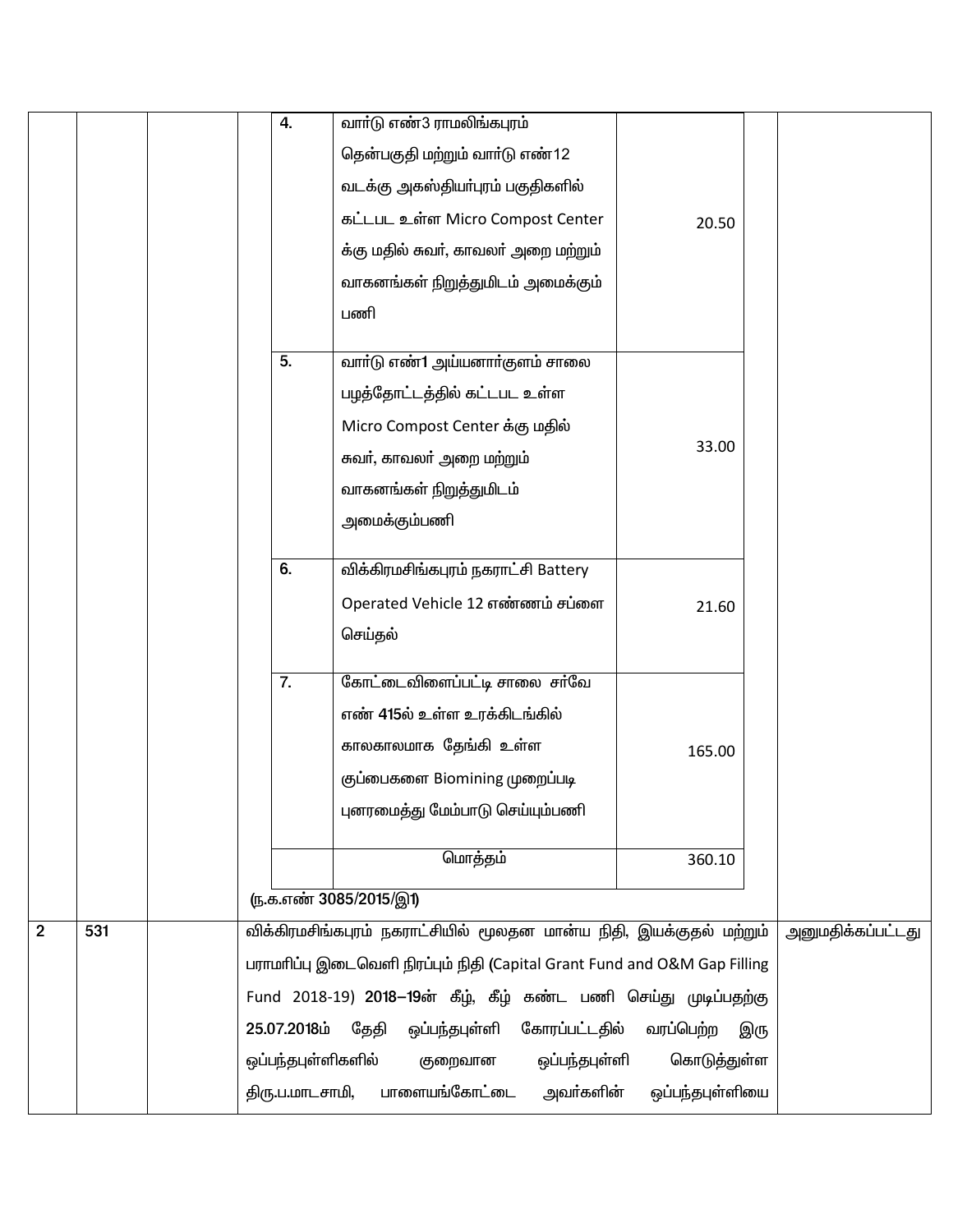|   |     | ஒப்புக்கொண்டு வேலை உத்திரவு வழங்க மன்றத்தின் அனுமதிக்கு. |                 |                                                                           |                              |                                              |                   |
|---|-----|----------------------------------------------------------|-----------------|---------------------------------------------------------------------------|------------------------------|----------------------------------------------|-------------------|
|   |     |                                                          | வ எண்           | பணியின் பெயர்                                                             | ஓப்பந்ததாரா் பெய மதிப்பீட்டு |                                              |                   |
|   |     |                                                          |                 |                                                                           |                              | விகித விவரம்                                 |                   |
|   |     |                                                          |                 | 8வது வார்டு                                                               | திரு.P.மாடசாமி,              | 4.94% மதிப்பீட்டை                            |                   |
|   |     |                                                          | 1               | கொட்டாரம்                                                                 | பாளையங்கோட்                  | விட அதிகம்                                   |                   |
|   |     |                                                          |                 | மெயின்ரோடு வாறுகால்                                                       | டை.                          |                                              |                   |
|   |     |                                                          |                 | அமைக்கும் பணி,                                                            | திரு.                        | 6.90% மதிப்பீட்டை                            |                   |
|   |     |                                                          |                 | அம்பாசமுத்திரம்                                                           | S.முத்தையா,                  | விட அதிகம்                                   |                   |
|   |     |                                                          |                 | பாபநாசம் மெயின்ரோடு                                                       | திருநெல்வேலி.                |                                              |                   |
|   |     |                                                          |                 | மற்றும் ஆம்பூர்                                                           |                              |                                              |                   |
|   |     |                                                          |                 | பாபநாசம் மெயின்ரோடு                                                       |                              |                                              |                   |
|   |     |                                                          |                 | வாறுகால் அமைக்கும்                                                        |                              |                                              |                   |
|   |     |                                                          |                 | பணி                                                                       |                              |                                              |                   |
|   |     |                                                          |                 | (மதிப்பீடு ரூ 200.00                                                      |                              |                                              |                   |
|   |     |                                                          |                 | இலட்சம்)                                                                  |                              |                                              |                   |
|   |     |                                                          |                 | அலுவலக குறிப்பு:                                                          |                              |                                              |                   |
|   |     |                                                          |                 | மூலதனமான்ய                                                                | நிதி<br>இயக்குதல்            | மற்றும்<br>பராமரிப்பு                        |                   |
|   |     |                                                          |                 | இடைவெளிநிரப்பும் நிதி 2018—19 திட்டத்தில் இப்பணி மேற்கொள்ளபட              |                              |                                              |                   |
|   |     |                                                          |                 | வேண்டியிருப்பதால் உரிய கால அவகாசத்திற்குள் பணியினை முடிக்க                |                              |                                              |                   |
|   |     |                                                          |                 | வேண்டியிருப்பதால் பெறப்பட்ட ஒப்பந்தபுள்ளி ரேட் மதிப்பீட்டு ரேட்டினை விட   |                              |                                              |                   |
|   |     |                                                          |                 | 4.94% அதிகம் உள்ளதால் பொறியியல் கையேட்டின்படி விலை குறைப்பு               |                              |                                              |                   |
|   |     |                                                          |                 | செய்ய கோரியும்                                                            |                              | விலை குறைப்பு செய்யாததால் மதிப்பீட்டிற்கு 5% |                   |
|   |     |                                                          | சதவீதத்திற்குள் | டெண்டர்                                                                   | குறிப்பிடப்பட்டுள்ளதையும்    | மன்றம்                                       |                   |
|   |     |                                                          | அனுமதிக்கலாம்.  |                                                                           |                              |                                              |                   |
|   |     |                                                          |                 | (ந.க.எண்:2116/2018/இ1)                                                    |                              |                                              |                   |
| 3 | 532 |                                                          |                 | விக்கிரமசிங்கபுரம் நகராட்சியில் மூலதன மான்ய நிதி, இயக்குதல் மற்றும்       |                              |                                              | அனுமதிக்கப்பட்டது |
|   |     |                                                          |                 | பராமரிப்பு இடைவெளி நிரப்பும் நிதி (Capital Grant Fund and O&M Gap Filling |                              |                                              |                   |
|   |     |                                                          |                 | Fund 2018-19) 2018–19ன் கீழ், கீழ் கண்ட பணி செய்து முடிப்பதற்கு           |                              |                                              |                   |
|   |     |                                                          | 25.07.2018ம்    | தேதி                                                                      | ஒப்பந்தபுள்ளி கோரப்பட்டதில்  | வரப்பெற்ற<br>இரு                             |                   |
|   |     |                                                          |                 | ஒப்பந்தபுள்ளிகளில்<br>குறைவான                                             | ஒப்பந்தபுள்ளி                | கொடுத்துள்ள                                  |                   |
|   |     |                                                          |                 | திரு.A.ஜெயபிரகாஷ், விக்கிரமசிங்கபுரம் அவர்களின் ஒப்பந்தபுள்ளியை           |                              |                                              |                   |
|   |     |                                                          |                 | ஒப்புக்கொண்டு வேலை உத்திரவு வழங்க மன்றத்தின்  அனுமதிக்கு.                 |                              |                                              |                   |
|   |     |                                                          |                 |                                                                           |                              |                                              |                   |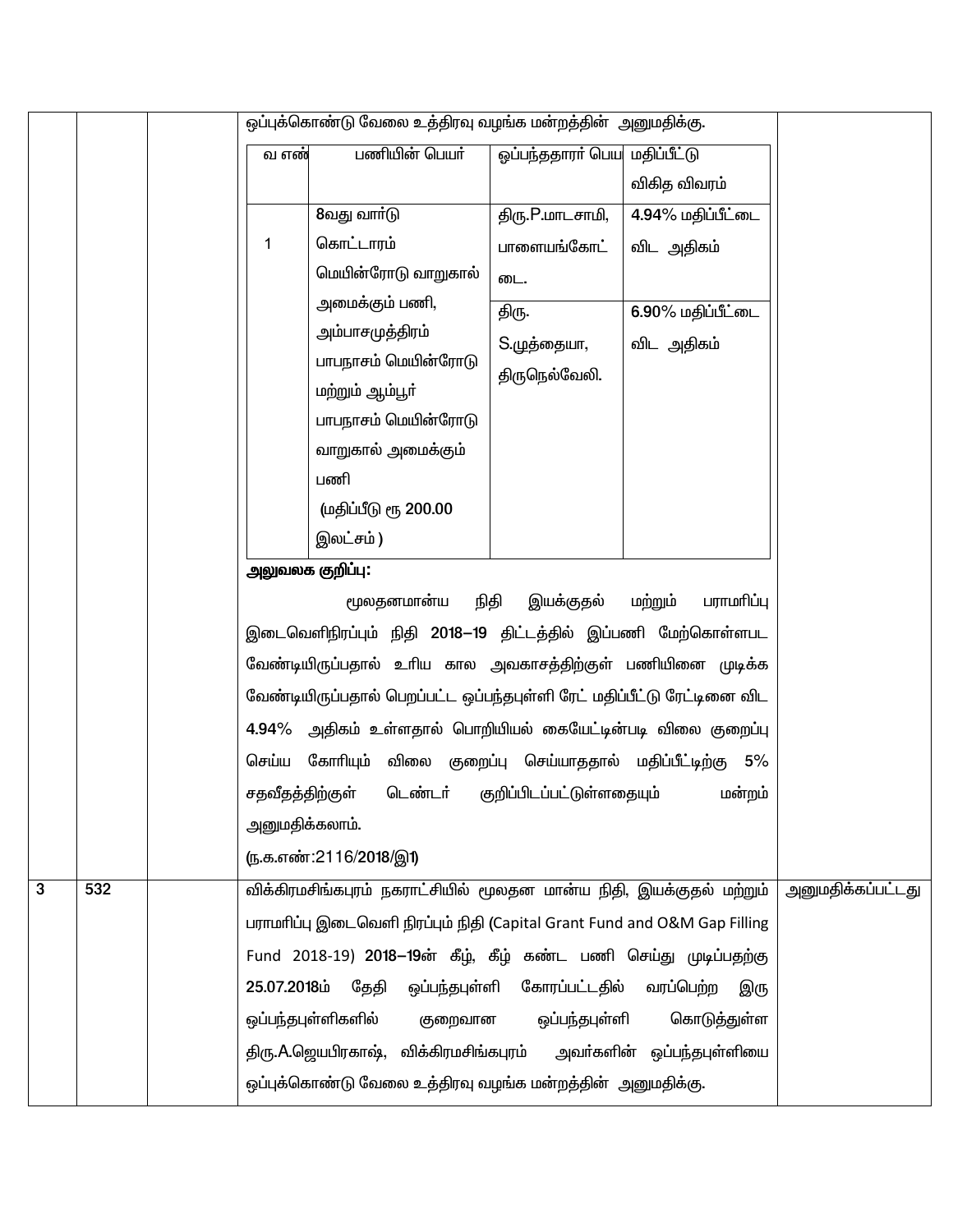|   |     | வ .எண்                                 | பணியின் பெயர்                                                                                                                                                                                                                                                                                                                                                                                                                                                                                                                                                                                                                                                                                                                                                                                                                                                                     | ஓப்பந்ததாரா் பெய மதிப்பீட்டு                                                    |                                                                                             |                                            |
|---|-----|----------------------------------------|-----------------------------------------------------------------------------------------------------------------------------------------------------------------------------------------------------------------------------------------------------------------------------------------------------------------------------------------------------------------------------------------------------------------------------------------------------------------------------------------------------------------------------------------------------------------------------------------------------------------------------------------------------------------------------------------------------------------------------------------------------------------------------------------------------------------------------------------------------------------------------------|---------------------------------------------------------------------------------|---------------------------------------------------------------------------------------------|--------------------------------------------|
|   |     |                                        |                                                                                                                                                                                                                                                                                                                                                                                                                                                                                                                                                                                                                                                                                                                                                                                                                                                                                   |                                                                                 | விகித விவரம்                                                                                |                                            |
|   |     |                                        | 19வது வார்டு                                                                                                                                                                                                                                                                                                                                                                                                                                                                                                                                                                                                                                                                                                                                                                                                                                                                      | திரு.P.மாடசாமி,                                                                 | 6.28% மதிப்பீட்டை                                                                           |                                            |
|   |     |                                        | சுகாதாரபணியாளர்கள்                                                                                                                                                                                                                                                                                                                                                                                                                                                                                                                                                                                                                                                                                                                                                                                                                                                                | பாளையங்கோட்                                                                     | விட அதிகம்                                                                                  |                                            |
|   |     |                                        | குடியிருப்பு கட்டுதல்                                                                                                                                                                                                                                                                                                                                                                                                                                                                                                                                                                                                                                                                                                                                                                                                                                                             | டை.                                                                             |                                                                                             |                                            |
|   |     |                                        | (3Block)                                                                                                                                                                                                                                                                                                                                                                                                                                                                                                                                                                                                                                                                                                                                                                                                                                                                          | திரு.A.ஜெயபிரக                                                                  | 4.98% மதிப்பீட்டை                                                                           |                                            |
|   |     |                                        | முதிப்பீடு ரூ 200.00                                                                                                                                                                                                                                                                                                                                                                                                                                                                                                                                                                                                                                                                                                                                                                                                                                                              | ாஷ்,                                                                            | விட அதிகம்                                                                                  |                                            |
|   |     |                                        | இலட்சம்)                                                                                                                                                                                                                                                                                                                                                                                                                                                                                                                                                                                                                                                                                                                                                                                                                                                                          | விக்கிரமசிங்கபுர                                                                |                                                                                             |                                            |
|   |     |                                        |                                                                                                                                                                                                                                                                                                                                                                                                                                                                                                                                                                                                                                                                                                                                                                                                                                                                                   | ம்                                                                              |                                                                                             |                                            |
|   |     |                                        | அலுவலக குறிப்பு:                                                                                                                                                                                                                                                                                                                                                                                                                                                                                                                                                                                                                                                                                                                                                                                                                                                                  |                                                                                 |                                                                                             |                                            |
|   |     |                                        | மூலதனமான்ய                                                                                                                                                                                                                                                                                                                                                                                                                                                                                                                                                                                                                                                                                                                                                                                                                                                                        | இயக்குதல்<br>நிதி                                                               | மற்றும்<br>பராமரிப்பு                                                                       |                                            |
|   |     |                                        | இடைவெளிநிரப்பும் நிதி 2018–19 திட்டத்தில் இப்பணி மேற்கொள்ளபட                                                                                                                                                                                                                                                                                                                                                                                                                                                                                                                                                                                                                                                                                                                                                                                                                      |                                                                                 |                                                                                             |                                            |
|   |     |                                        | வேண்டியிருப்பதால் உரிய கால அவகாசத்திற்குள் பணியினை முடிக்க                                                                                                                                                                                                                                                                                                                                                                                                                                                                                                                                                                                                                                                                                                                                                                                                                        |                                                                                 |                                                                                             |                                            |
|   |     |                                        |                                                                                                                                                                                                                                                                                                                                                                                                                                                                                                                                                                                                                                                                                                                                                                                                                                                                                   |                                                                                 |                                                                                             |                                            |
|   |     |                                        | வேண்டியிருப்பதால் பெறப்பட்ட ஒப்பந்தபுள்ளி ரேட் மதிப்பீட்டு ரேட்டினை விட                                                                                                                                                                                                                                                                                                                                                                                                                                                                                                                                                                                                                                                                                                                                                                                                           |                                                                                 |                                                                                             |                                            |
|   |     |                                        | 4.98% அதிகம் உள்ளதால் பொறியியல் கையேட்டின்படி விலை குறைப்பு                                                                                                                                                                                                                                                                                                                                                                                                                                                                                                                                                                                                                                                                                                                                                                                                                       |                                                                                 |                                                                                             |                                            |
|   |     |                                        | செய்ய கோரியும் விலை குறைப்பு செய்யாததால் மதிப்பீட்டிற்கு 5%                                                                                                                                                                                                                                                                                                                                                                                                                                                                                                                                                                                                                                                                                                                                                                                                                       |                                                                                 |                                                                                             |                                            |
|   |     |                                        | சதவீதத்திற்குள்<br>டெண்டர்                                                                                                                                                                                                                                                                                                                                                                                                                                                                                                                                                                                                                                                                                                                                                                                                                                                        | குறிப்பிடப்பட்டுள்ளதையும்                                                       | மன்றம்                                                                                      |                                            |
|   |     |                                        | அனுமதிக்கலாம்.                                                                                                                                                                                                                                                                                                                                                                                                                                                                                                                                                                                                                                                                                                                                                                                                                                                                    |                                                                                 |                                                                                             |                                            |
|   |     |                                        | <u>(ந.க.எண்:2116/2018/இ1)</u>                                                                                                                                                                                                                                                                                                                                                                                                                                                                                                                                                                                                                                                                                                                                                                                                                                                     |                                                                                 |                                                                                             |                                            |
| 4 | 533 | நகராட்சி<br>2019<br>அரசாணை<br>நகராட்சி | நிர்வாக<br>ஆணையர்,<br>ந.க.எண்:20555/2018/ஆர்1,நாள்:23.07.2018<br>எல்கைக்குள் உள்ள குடியிருப்பு கட்டிடங்களுக்கு 50% சொத்துவரி<br>உயர்வும்,வாடகை குடியிருப்பு கட்டிடங்களுக்கு மற்றும்<br>வணிகபயன்பாட்டு கட்டிடங்களுக்கு 100% சொத்துவரி உயர்வும் 2018–<br>முதலாம் அரையாண்டு முதல் சொத்துவரி பொது சீராய்வு<br>செய்வதற்கு நகராட்சிநிர்வாகம் மற்றும் குடிநீர் வழங்கல் (MA.IV)துறை<br>நிலை)<br>பிறப்பிக்கப்பட்டுள்ளதன்படி<br>தெரிவிக்கப்பட்டுள்ளது. மேலும் நகராட்சி நிர்வாகம் மற்றும் குடிநீர்<br>வழங்கல்(MA.IV) துறையின் அரசாணை (நிலை) எண்.76,நாள்:26.07.2018<br>ல் வாடகை குடியிருப்பு கட்டிடங்களுக்கு 100% சொத்துவரி உயர்வு<br>செய்தல் வேண்டும் என்பதை நீக்கம் செய்யப்படுவதாக தெரிவித்து<br>திருத்தம் வெளியிடப்பட்டுள்ளதன்படி நடவடிக்கை மேற்கொள்ளும் படி<br>நிர்வாக<br>ந.க.எண்:20555/2018/ஆர்1,நாள்:30.07.2018ம்<br>தெரிவிக்கப்பட்டுள்ளது. எனவே 01.04.2018 முதல் குடியிருப்பு பயன்பாடு | சென்னை<br>கடிதத்தில்,<br>எண்.73,நாள்.19.07.2018ல்<br>நடவடிக்கை<br>ஆணையர்,சென்னை | அவர்களின்<br>கடிதம்<br>நகராட்சி<br>ஆணை<br>எடுக்கும்படி<br>அவர்களின்<br>கடிதம்<br>கடிதத்தில் | பார்வையிட்டு<br>ஒப்புதல்<br>அளிக்கப்பட்டது |